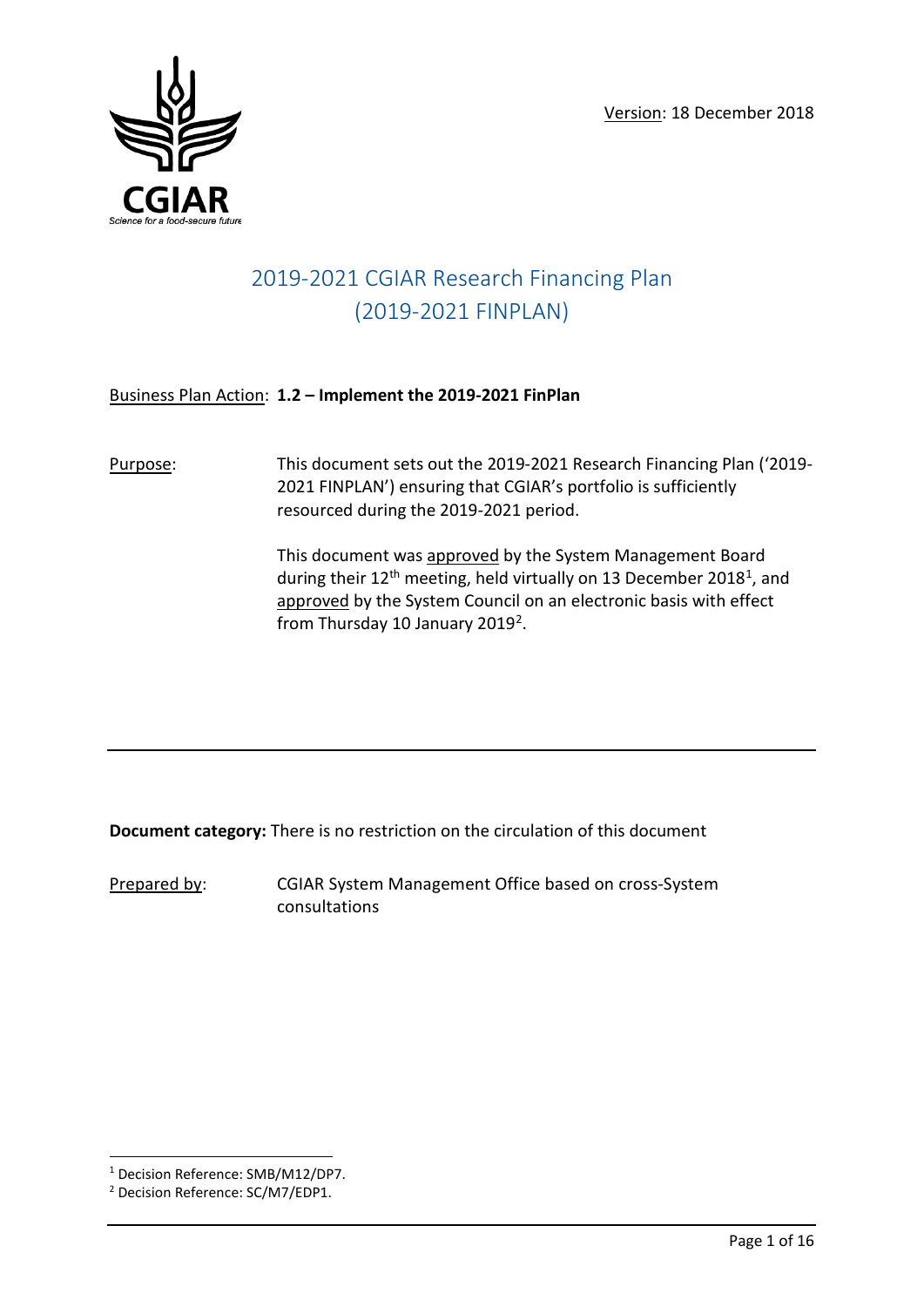# **Contents**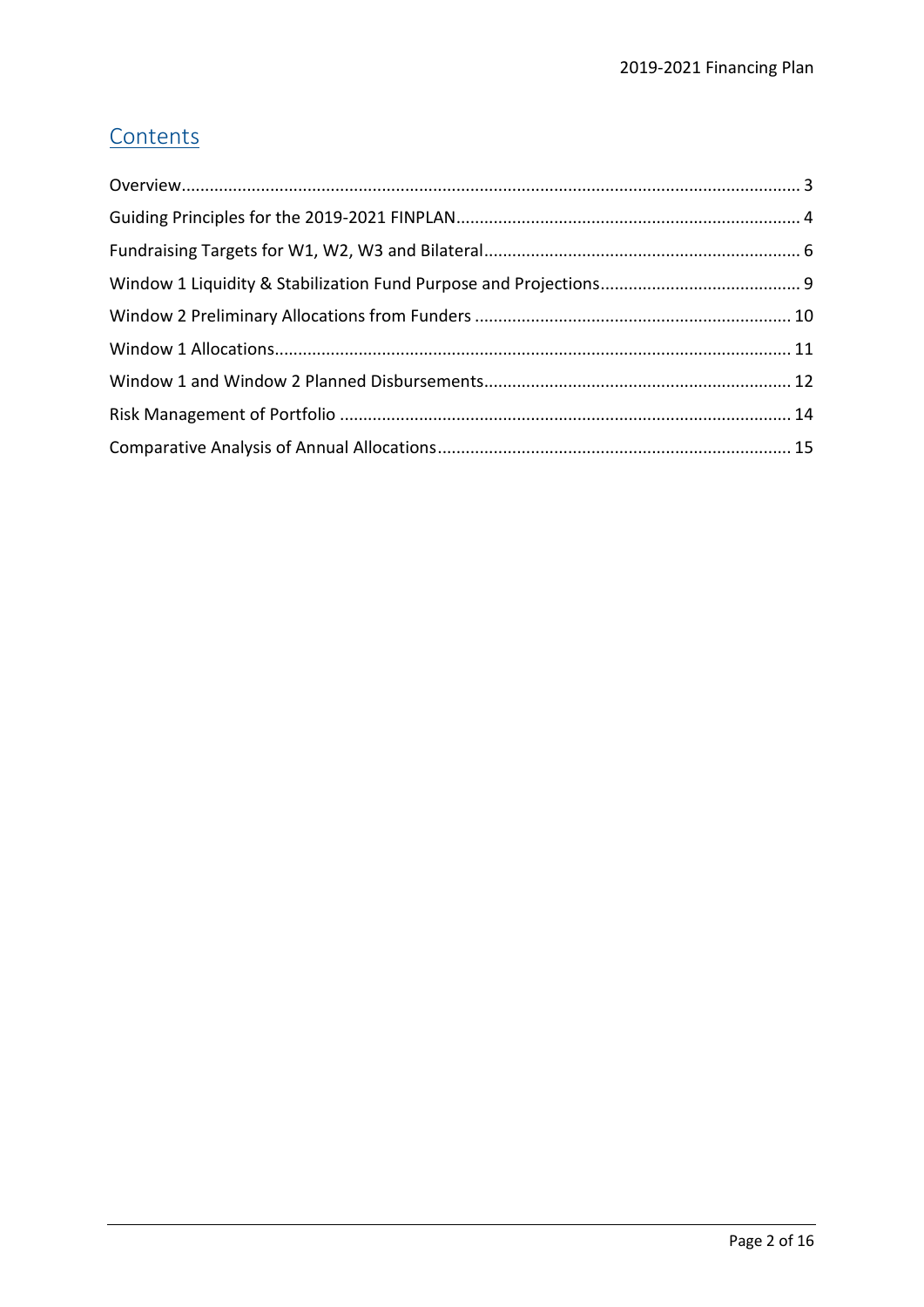## <span id="page-2-0"></span>Overview

- 1. The objective of the 2019-2021 FINPLAN is to agree to a realistic, transparent and achievable plan shared by Funders and Centers ensuring the CGIAR research priorities identified are sufficiently resourced during the 2019-2021 period. This plan is an essential companion document to the 3-year CGIAR System Business Plan (SC7-02), by providing a 3-year indicative outlook to facilitate review and discussion.
- 2. While this FINPLAN provides a 3-year outlook, the allocations of Window 1 funds will be updated annually to reflect latest available information on funding availability, including on projected Window 2 funding.
- 3. Underpinning this plan is a concerted effort to increase the volume, predictability and stability of available funding which is required to help address the sustainable financial viability of CGIAR Centers that the Audit and Risk Committee ('ARC') of the System Management Board ('SMB') is closely monitoring.
- 4. To address these needs, the ambitions of this FINPLAN are:
	- (a) The entry of new Funders to support the pooled funding mechanism (W1/W2) of the CGIAR Research Portfolio. This plan targets \$15.0 Million in 2019, \$20.3 Million in 2020 and \$25.9 Million in 2021 to W1/W2 from new and/or lapsed funding partners.
	- (b) Existing funding partner support to maintain collective W1/W2 funding through 2019 – 2021 at current levels. Maintenance of funding at current levels requires built-in increments for inherent increases in ongoing costs (i.e. inflation).
	- (c) Additional funding for specific initiatives (i.e. elevating gender in research to a Platform as for Big Data etc., special research initiatives such as on climate change or biofortification, Alliance Opportunity Special Initiative) being secured without cannibalizing existing funding streams.
	- (d) System Funders providing greater clarity in the form of multi-year funding pledges or, at minimum, notional *Statements of Funder Intention* to improve the predictability of total available funding for CGIAR research as well as programmatic level projections.
	- (e) Funders and Centers agreeing to transparent and consistent reporting and disclosure of infrastructure and indirect costs and that a viable and sustainable CGIAR requires full cost-recovery of these essential costs across all funding channels.
- 5. The reliability of this plan is entirely dependent on the level of accuracy with which the System can project funding to be available from Funders, by Window and with respect to Window 2 funds, and by CRP/Platform allocation. As such, it will be updated annually to maintain its accuracy and relevance.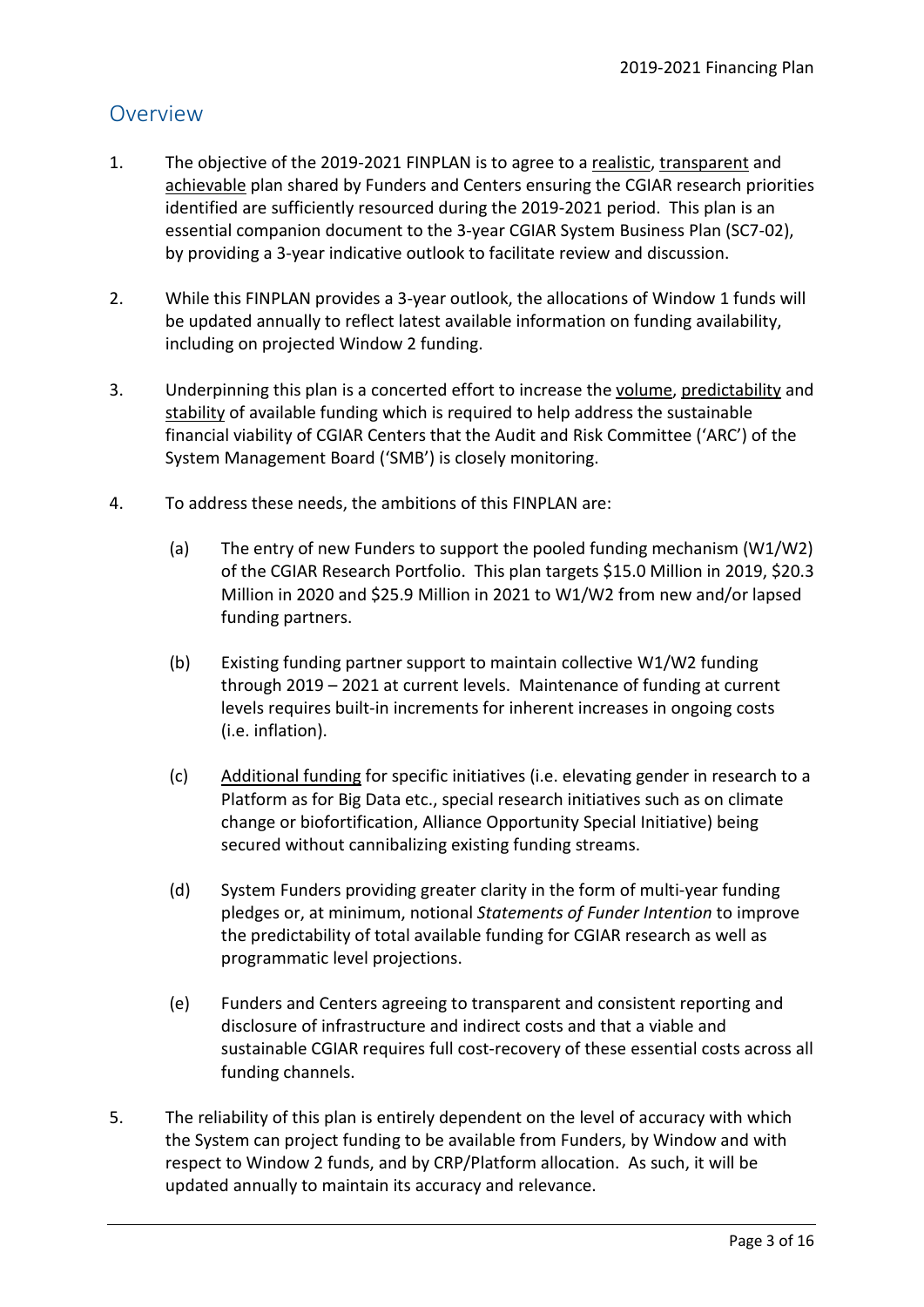- 6. As there is risk implicit in projecting available funding in an uncertain environment, this FINPLAN proposes a systematic repurposing and rebuilding of the Window 1 Liquidity & Stabilization Fund (formerly labelled 'Balancing Fund') as well as intentional restraint, by ensuring research spending is planned at a lower level than targeted fundraising to accommodate the risk of growth fundraising targets not being achieved.
- 7. This plan presents a realistic and attainable set of fundraising targets for the 2019- 2021 period. However, it is important to note that meeting these fundraising targets will not fulfill the entire funding requirements of CGIAR, which remains significantly under-resourced as captured in Chart 1 below.



#### **CHART 1: 2019-2021 CGIAR W1/W2 FUNDING REQUIREMENTS**

Indicated Financial Commitment from existing Funders

### <span id="page-3-0"></span>Guiding Principles for the 2019-2021 FINPLAN

8. There are ten principles underpinning the 2019-2021 FINPLAN:

### **I. Figures presented in USD**

All amounts are presented in USD. Those contributions originating in non-USD currencies have been converted to USD in this FINPLAN and are subject to foreign exchange volatility. The effects of this volatility will be closely monitored and communicated to stakeholders throughout the period that this plan covers.

### **II. Maintain existing W1/W2 funding commitments to Genebank Platform**

W1/W2 requests shall remain at existing established funding levels as follows:

- a. 2019 \$18.75M
- b. 2020 \$15.27M
- c. 2021 \$13.21M

This steady reduction in W1/W2 funds allocation is dependent on the achievement of commensurate increases in co-funding from the Global Crop Diversity Trust<sup>[3](#page-3-1)</sup>.

<span id="page-3-1"></span> <sup>3</sup> See risks in Table 8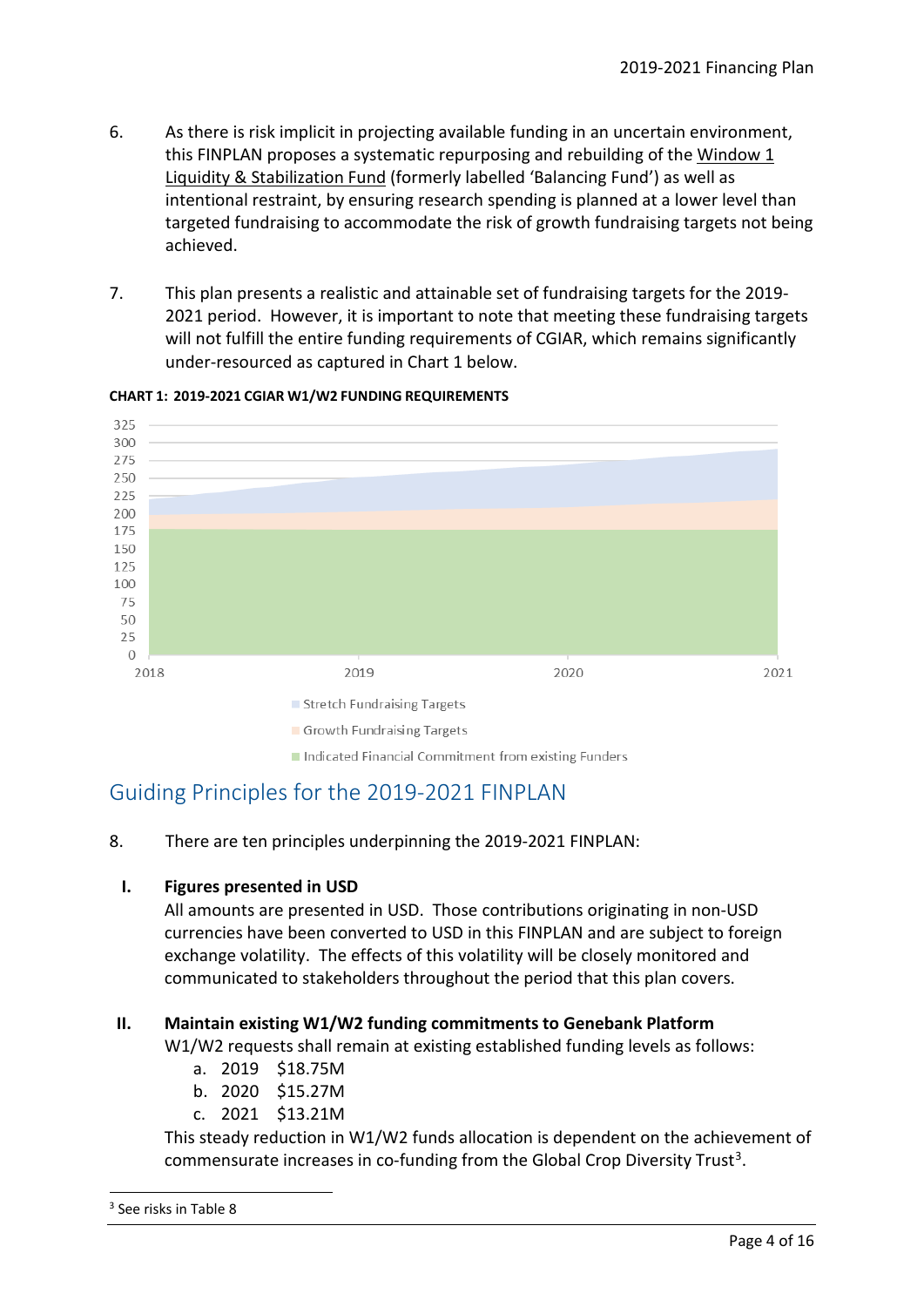**III. Maintain targeted funding in proposed Flagship 'Improving Data Collection'** W1/W2 requests related to this proposed Flagship<sup>[4](#page-4-0)</sup> shall be maintained at the identified levels in tables 4, 5,6 and 8.

#### **IV. CGIAR cost sharing percentage ('CSP') included in Revenues**

Unless otherwise stated, all figures are presented throughout this FINPLAN are stated on a gross basis inclusive of the 2% CSP that is applicable to all W1/W2/W3 funding and bilateral funded project activities that are aligned with the [CGIAR Strategy and](https://cgspace.cgiar.org/bitstream/handle/10947/3865/CGIAR%20Strategy%20and%20Results%20Framework.pdf)  [Results Framework](https://cgspace.cgiar.org/bitstream/handle/10947/3865/CGIAR%20Strategy%20and%20Results%20Framework.pdf) 2016-2030 (SRF).

#### **V. No budget ceiling**

No overall budget ceiling at CGIAR Research Program ('CRP') or Platform level is imposed for W3 and Bilateral contributions.

#### **VI. Carry-over from the 2010-2016 CGIAR Portfolio**

W1/2 carry-over from the former CRPs is excluded from the annual System Council allocation but the cumulative amount of allocated funds shall not surpass the original CRP/Platform proposal W1/2 funding request.

#### **VII. Carry-over within the current portfolio**

Carry-over of W1/2 funding within the current implementation period of a CRP or Platform is possible if the original CRP/Platform total W1/2 funding request is not surpassed, noting that the System Council endorsed CGIAR System 2019-2021 Business Plan<sup>[5](#page-4-1)</sup> identifies that the current portfolio will be brought to an end one year earlier (end 2021).

#### **VIII. Indistinguishable W1/2 funds at the Lead Center and thereafter**

W1 and W2 funds for a specific CRP or Platform will be treated as indistinguishable in terms of financial and performance reporting once received by the Lead Center.

#### **IX. W2 Flagship (FP) funding**

Funders may allocate W2 funding to specific Flagships within CRPs or Platforms.

#### **X. Methodology for changes to CRP/Platform funding targets**

Instances where the System Management Board may revert to the System Council to recommend an alteration to the existing targets and/or to recommend additional allocation could include, for example:

i) additional funding made available for potentially modified Flagships as part of a Funder-led initiative to improve breeding efforts;

<span id="page-4-0"></span> <sup>4</sup> Subject to approval for inclusion in the CGIAR Research Portfolio by the System Council, this potential flagship is to finance objective 3 of the workplan of the Standing Panel on Impact Assessment. A separate decision paper will be presented to the Council during the first quarter of 2019 regarding inclusion of this activity in the Research Portfolio.

<span id="page-4-1"></span><sup>5</sup> Refer decision SC/M7/DP12 a[t https://www.cgiar.org/wp/wp-content/uploads/2018/05/SC7-Chairs-](https://www.cgiar.org/wp/wp-content/uploads/2018/05/SC7-Chairs-Summary.pdf)[Summary.pdf](https://www.cgiar.org/wp/wp-content/uploads/2018/05/SC7-Chairs-Summary.pdf)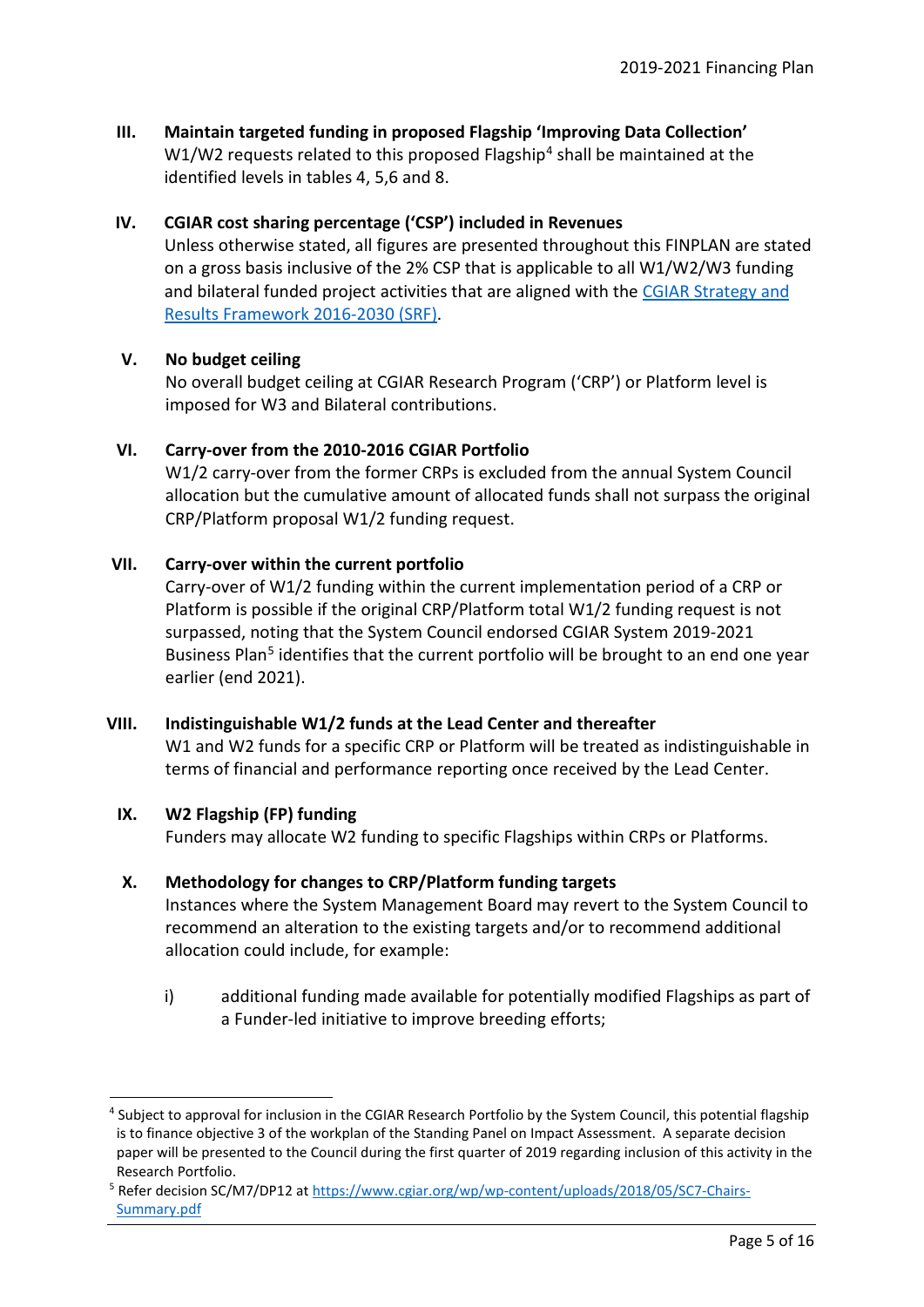- ii) any additional system-level funding to finance new or continued special initiatives (e.g. Gender Platform or Center Alliances co-funding);
- iii) iii) interest from Funders in shifting existing or potential CRP/Platform financing from W3/bilateral channels to W1/W2 for significant research activities that fit within the existing or altered scope of a CRP/Platform; and/or
- iv) any major new Funder investments in W3 that are provided specifically programs at the flagship or CRP/platform level, such that the call on W1 or 2 for these programs diminishes as a result.

### <span id="page-5-0"></span>Fundraising Targets for W1, W2, W3 and Bilateral

### **Windows 1 and 2**

9. Based upon preliminary consultations with System Council members and an assessment of the opportunities to attract additional Funders and funding to the CGIAR Trust Fund, an indicative fundraising target for the CGIAR 2019 - 2021 Portfolio is set out in Table 1 below.

| 2019 - 2021 Fundraising                                      | <b>2019 Projections</b> |                |       |                | <b>2020 Projections</b> |       | <b>2021 Projections</b> |                |       |  |
|--------------------------------------------------------------|-------------------------|----------------|-------|----------------|-------------------------|-------|-------------------------|----------------|-------|--|
| <b>Targets</b><br>(all figures in \$ USD<br><b>Millions)</b> | W1                      | W <sub>2</sub> | W1/W2 | W <sub>1</sub> | W <sub>2</sub>          | W1/W2 | W <sub>1</sub>          | W <sub>2</sub> | W1/W2 |  |
|                                                              |                         |                |       |                |                         |       |                         |                |       |  |
| <b>Indication from funders</b>                               | 87.7                    | 91.4           | 179.1 | 87.7           | 90.1                    | 177.8 | 87.7                    | 88.4           | 176.1 |  |
| <b>Growth Targets</b>                                        | 12.5                    | 14.9           | 27.4  | 16.7           | 16.8                    | 33.6  | 22.7                    | 20.8           | 43.4  |  |
| <b>FINPLAN Target</b>                                        | 100.2                   | 106.2          | 206.4 | 104.4          | 106.9                   | 211.4 | 110.4                   | 109.2          | 219.6 |  |

**TABLE 1: 2019-2021 FUNDRAISING TARGETS (ALL FIGURES IN MILLIONS USD)**

10. The fundraising strategy requires an increase in funding over and above the current baseline projected from existing Funders. The growth fundraising targets over the course of the 3-year business plan are shown in Chart 2 below.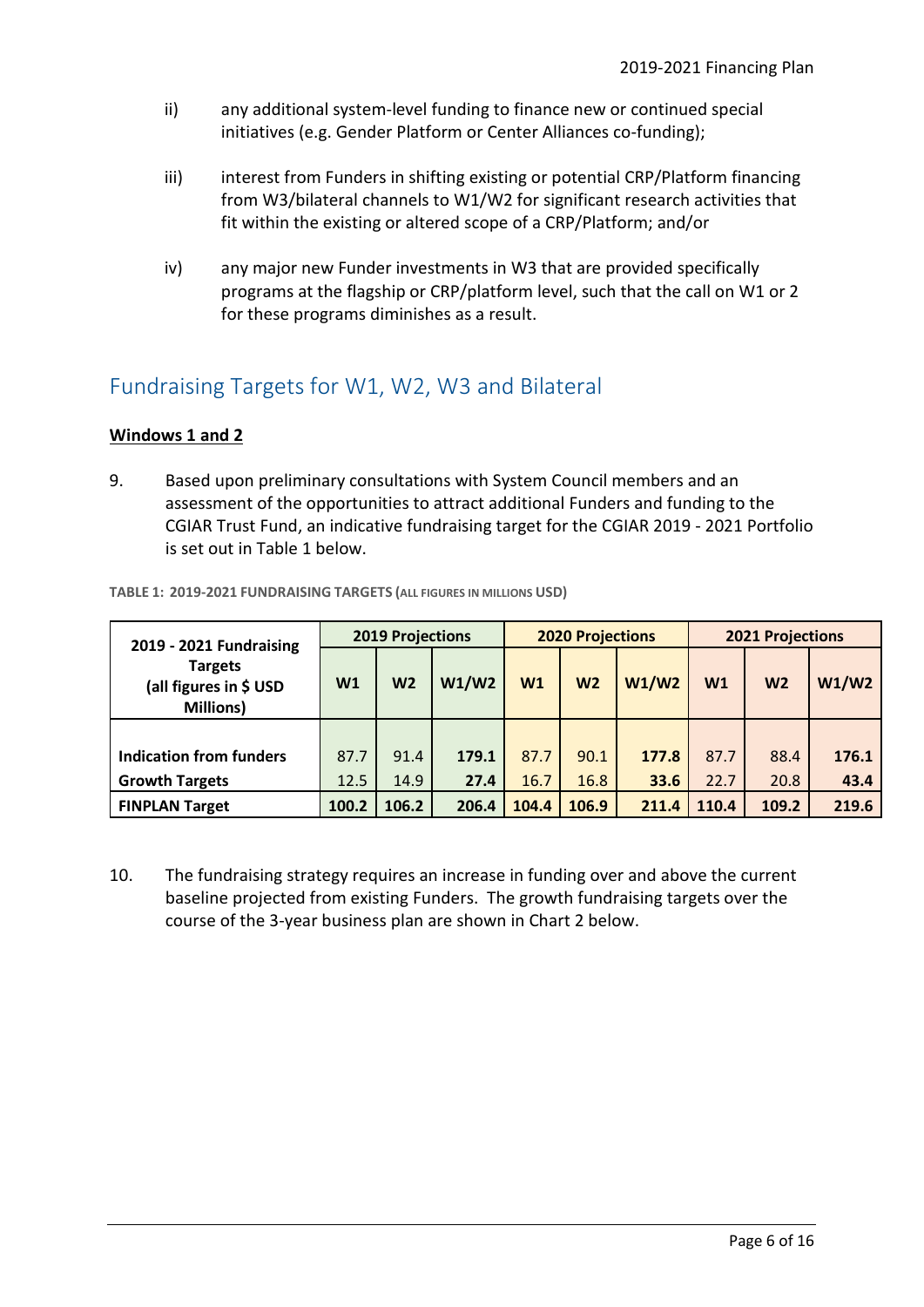#### **CHART 2: 2019-2021 GROWTH FUNDRAISING TARGETS**



11. The revenue projections in the FINPLAN are built off consultations with current W1/W2 Funders and an assessment of the confidence levels of targeted funding as set out in Chart 3 below.



**CHART 3: 2019-2021 FUNDING CONFIDENCE LEVELS**

12. The projection demonstrates realistic progress towards increasing the total proportion of revenue<sup>[6](#page-6-0)</sup> that is coming from W1/W2 to 20%, as detailed in Chart 4 below. The long-term ambition is to increase this to 30% by 2030.

<span id="page-6-0"></span> $6$  Revenue in this context and in Chart 4 refers to the recognized revenue on the Statement of Activities of the CGIAR Centers and not to funds received or funds raised.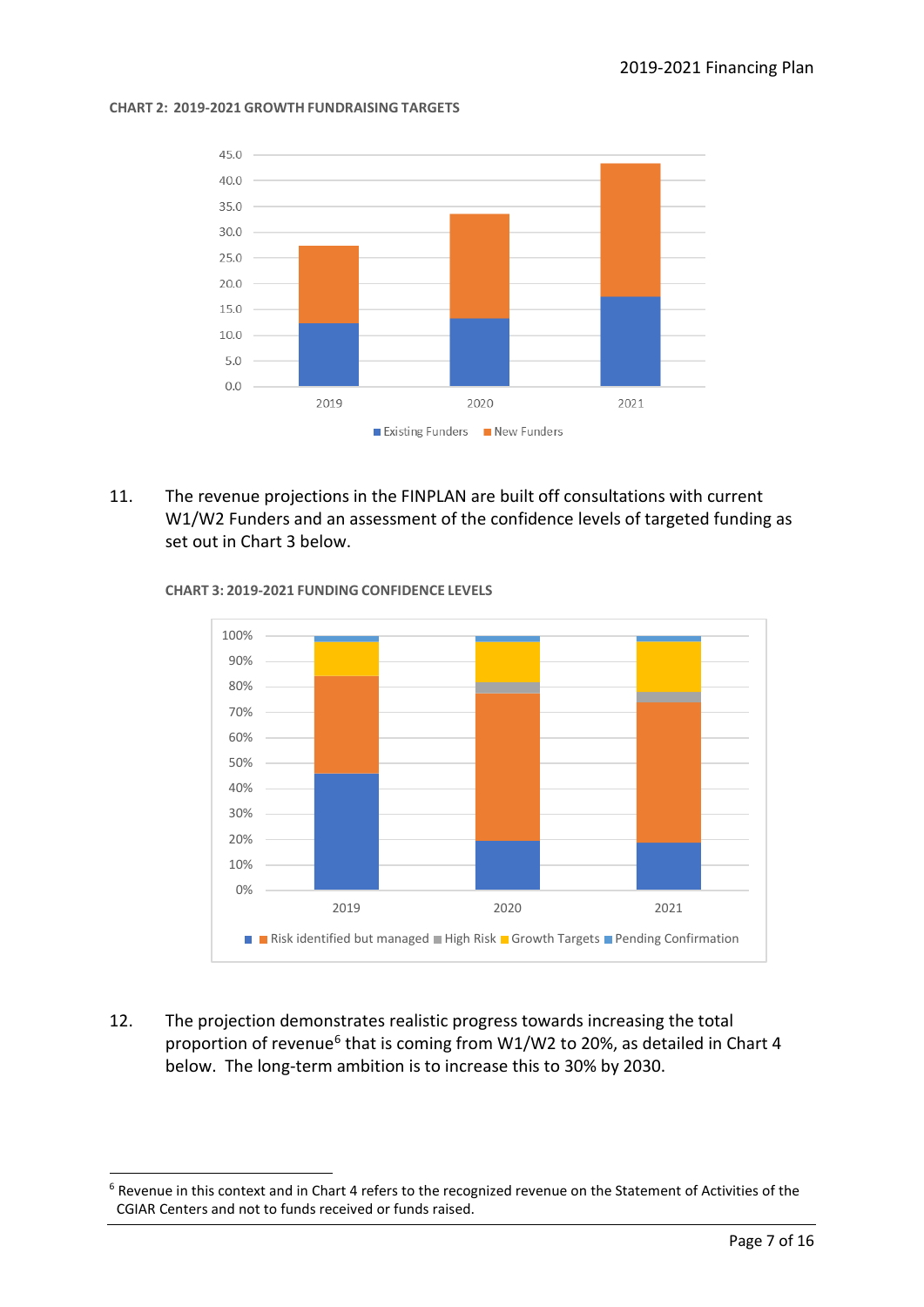

#### **CHART 4: MULTI-YEAR PROJECTED REVENUE DISTRIBUTION (FIGURES IN MILLIONS USD)**

13. Based upon this projected revenue distribution, Table 2 below indicates the amount of Cost Sharing Percentage ('CSP') projected to be available and the planned usage of CSP to fund System Entity costs. The CSP model and rate will be monitored annually with consideration given to lowering the CSP rate if greater certainty of sufficient revenue volume is realized alongside greater clarity of System Entity funding needs.<sup>[7](#page-7-0)</sup>

**TABLE 2: PROJECTED CSP REVENUE AND USAGE IN 2019-2021 (ALL FIGURES MILLIONS USD)**

|                                                      | 2019    | 2020    | 2021    |
|------------------------------------------------------|---------|---------|---------|
| Projected CSP Generated in System                    | 17.57   | 17.96   | 18.44   |
| Less: Projected System Entity Costs (See Table 3)    | (15.79) | (17.62) | (18.46) |
| Add: Use of System Organization Accumulated Reserves | 0.40    | 0.40    | 0.40    |
| <b>Projected Excess</b>                              | 2.18    | 0.74    | 0.38    |

14. Table 3 below outlines the budget envelopes for the System Entities.

<span id="page-7-0"></span><sup>-&</sup>lt;br>7  $<sup>7</sup>$  As provided for in the 'Policy on CGIAR System Cost Financing'</sup>

[https://cgspace.cgiar.org/bitstream/handle/10568/89415/Policy%20on%20CGIAR%20System%20Cost%20Financing.pdf?](https://cgspace.cgiar.org/bitstream/handle/10568/89415/Policy%20on%20CGIAR%20System%20Cost%20Financing.pdf?sequence=1&isAllowed=y) [sequence=1&isAllowed=y](https://cgspace.cgiar.org/bitstream/handle/10568/89415/Policy%20on%20CGIAR%20System%20Cost%20Financing.pdf?sequence=1&isAllowed=y)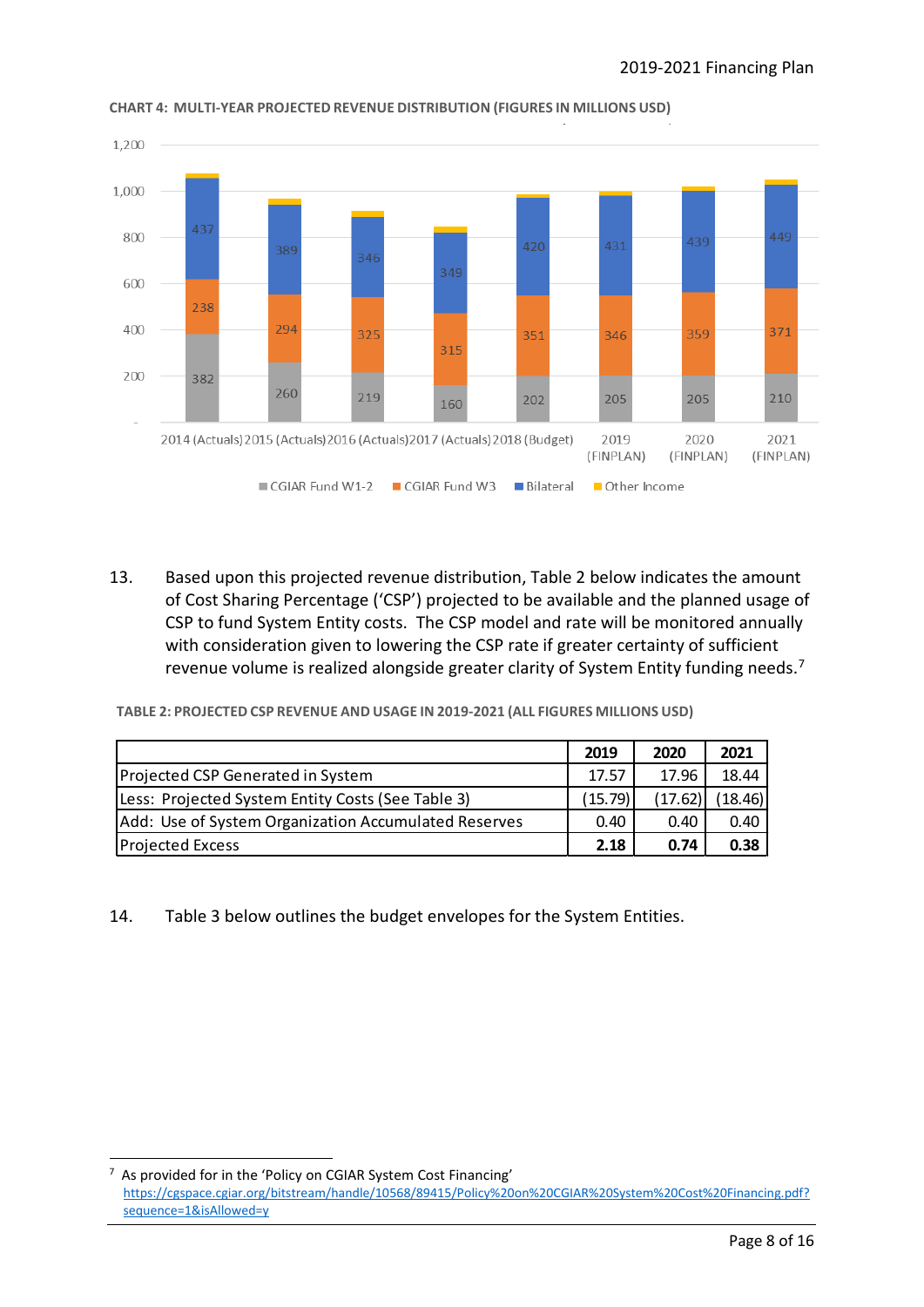|                                                                 | 2019  | 2020  | 2021  |  |  |  |
|-----------------------------------------------------------------|-------|-------|-------|--|--|--|
| <b>System Council Budget Group</b>                              |       |       |       |  |  |  |
| System Council                                                  | 0.81  | 0.75  | 0.77  |  |  |  |
| CGIAR's Advisory Services (ISDC, SPIA and the Advisory Services |       |       |       |  |  |  |
| Secretariat $)^1$                                               | 4.71  | 6.35  | 6.55  |  |  |  |
|                                                                 | 5.52  | 7.10  | 7.32  |  |  |  |
| <b>System Organization Budget Group</b>                         |       |       |       |  |  |  |
| System Management Board                                         | 0.67  | 0.63  | 0.63  |  |  |  |
| System Management Office                                        | 8.36  | 8.65  | 8.99  |  |  |  |
| Trustee costs for CGIAR Trust Fund                              | 0.61  | 0.63  | 0.65  |  |  |  |
| <b>CGIAR System Internal Audit Function</b>                     | 0.32  | 0.29  | 0.30  |  |  |  |
| Internal Audit Support Service                                  | 0.28  | 0.28  | 0.29  |  |  |  |
| General Assembly                                                | 0.03  | 0.04  | 0.03  |  |  |  |
| <b>CGIAR System Partnership Forum</b>                           | 0.00  | 0.001 | 0.25  |  |  |  |
|                                                                 | 10.27 | 10.52 | 11.14 |  |  |  |
|                                                                 |       |       |       |  |  |  |
| <b>Projected System Entity Costs</b>                            | 15.79 | 17.62 | 18.46 |  |  |  |

**TABLE 3: BUDGET CEILINGS FOR SYSTEM ENTITIES IN 2019-2021 (ALL FIGURES IN MILLIONS USD)**

### <span id="page-8-0"></span>Window 1 Liquidity & Stabilization Fund Purpose and Projections

- 15. The 2018 FINPLAN identified indicative funding of \$180.1M plus a stretch target of \$18.0M. The 2018 FINPLAN encouraged programs to under-execute for the stretch target component unless it was realized and planned for up to \$10M from the Balancing Fund to be used, if necessary, to deliver on the indicative funding target. The current projected fundraising for W1/W2 for 2018 is \$178.4. The stretch fundraising targets for 2018 are not expected to be realized.
- 16. At the end of 2018 the Balancing Fund is estimated to be \$15.8M. The slight reduction on the end-2017 level is because it is expected to provide \$1.7M of funding in 2018 to ensure indicative funding of \$180.1M is provided to programs.
- 17. The 'Balancing Fund' will be re-named and repurposed to the 'Window 1 Liquidity & Stabilization Fund'. The dual purpose of the Window 1 Liquidity & Stabilization Fund is to provide: (i) a reliable source of pre-financing cash flow for a portion of W1 funding to research programs during the first quarter of the fiscal year (a period in which Funder contributions are typically low); and (ii) a contingency fund if growth fundraising targets are not realized each year. The System Management Board may recommend to System Council to make strategic use of the Window 1 Liquidity & Stabilization Fund if there are significant (more than 20% of total Window 1 or Window 2) shortfalls projected in any given year.
- 18. A multi-year target of [\$50M (+/- 10%)] for the Window 1 Liquidity & Stabilization Fund has been established. This represents a little less than one-quarter of the projected annual W1/W2 requirements. The multi-year Window 1 Liquidity & Stabilization Fund projections linked to the fundraising and research implementation plans presented in this FINPLAN are as depicted in Table 4 below.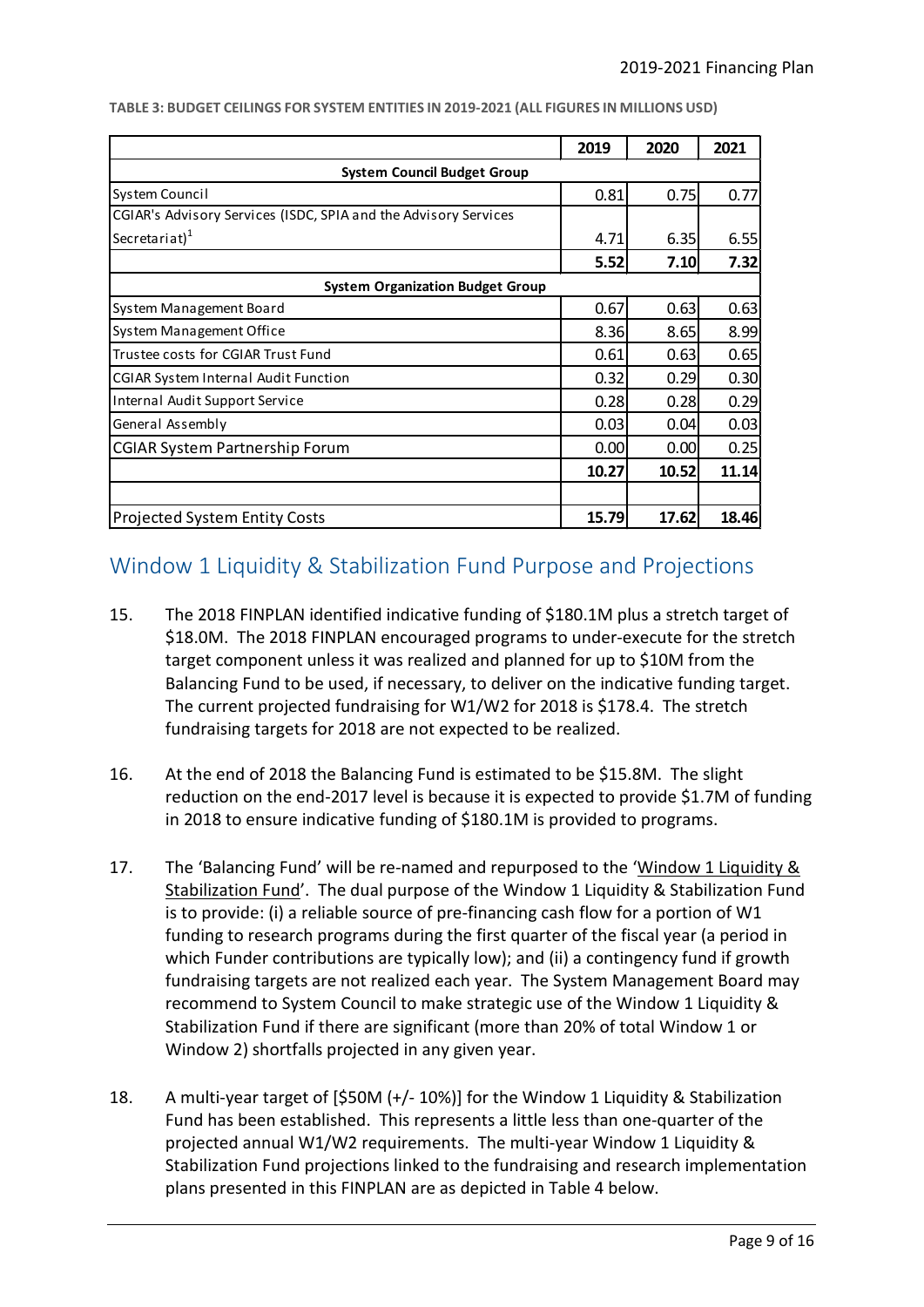**TABLE 4: BUILD-UP OF WINDOW 1 LIQUIDITY AND STABILITY FUND 2019-2021 (ALL FIGURES IN MILLIONS USD)**

|                                                            | 2019    | 2020    | 2021    |
|------------------------------------------------------------|---------|---------|---------|
| <b>Targeted Opening Balance</b>                            | 15.8    | 34.4    | 46.5    |
| Projected W1/W2 contributions                              | 206.4   | 211.4   | 219.6   |
| Projected CSP Savings (Shortfalls)                         | 2.2     | 0.7     | 0.4     |
| W1/W2 funds distributed to centers                         | (190.0) | (200.0) | (209.0) |
| Targeted End Balance (assumes all growth targets achieved) | 34.4    | 46.5    | 57.4    |

19. During the Business Plan period, innovative financing mechanisms will be explored to build up the balance of, or create alternatives to, the W1 Liquidity & Stabilization Fund to address the challenge of pre-financing of research activities in the first part of the fiscal year.

### <span id="page-9-0"></span>Window 2 Preliminary Allocations from Funders

20. Existing Funders have indicated interest in providing stable W2 funding as outlined in Table 5 below.

**TABLE 5: FUNDER W2 PRELIMINARY ALLOCATIONS (ALL FIGURES IN MILLIONS USD)**

|                                               |      |                | 2021         |
|-----------------------------------------------|------|----------------|--------------|
|                                               |      | 2020           | (Provisional |
|                                               |      | (Provisional - | - subject to |
|                                               |      | subject to     | annual       |
|                                               |      | annual review  | review and   |
| <b>Activities</b>                             | 2019 | and updating)  | updating)    |
| <b>Grain Legumes and Dryland Cereals</b>      | 4.2  | 4.2            | 4.2          |
| Fish                                          | 3.6  | 3.6            | 3.6          |
| Forests, Trees and Agroforestry               | 2.6  | 2.6            | 2.6          |
| Livestock                                     | 6.7  | 6.7            | 6.7          |
| Maize                                         | 4.2  | 4.2            | 4.2          |
| <b>Rice</b>                                   | 8.5  | 8.5            | 8.5          |
| Roots, Tubers and Bananas                     | 10.0 | 10.0           | 10.0         |
| Wheat                                         | 8.0  | 8.0            | 8.0          |
| Agriculture 4 Nutrition and Health            | 11.3 | 11.3           | 11.3         |
| Climate Change, Agriculture and Food Security | 12.4 | 12.4           | 12.4         |
| Policies, Institutions and Markets            | 6.9  | 6.9            | 6.9          |
| Water, Land and Ecosystems                    | 5.2  | 5.2            | 5.2          |
| Genebanks                                     | 3.6  | 3.6            | 2.0          |
| <b>Excellence in Breeding</b>                 | 0.6  | 0.6            | 0.6          |
| <b>Big Data</b>                               | 0.8  | 0.8            | 0.8          |
| Potential Flagship: Improving Data Collection | 1.3  | 0.0            | 0.0          |
| Proposed Platform: Gender                     | 1.4  | 1.4            | 1.4          |
|                                               | 91.3 | 90.1           | 88.4         |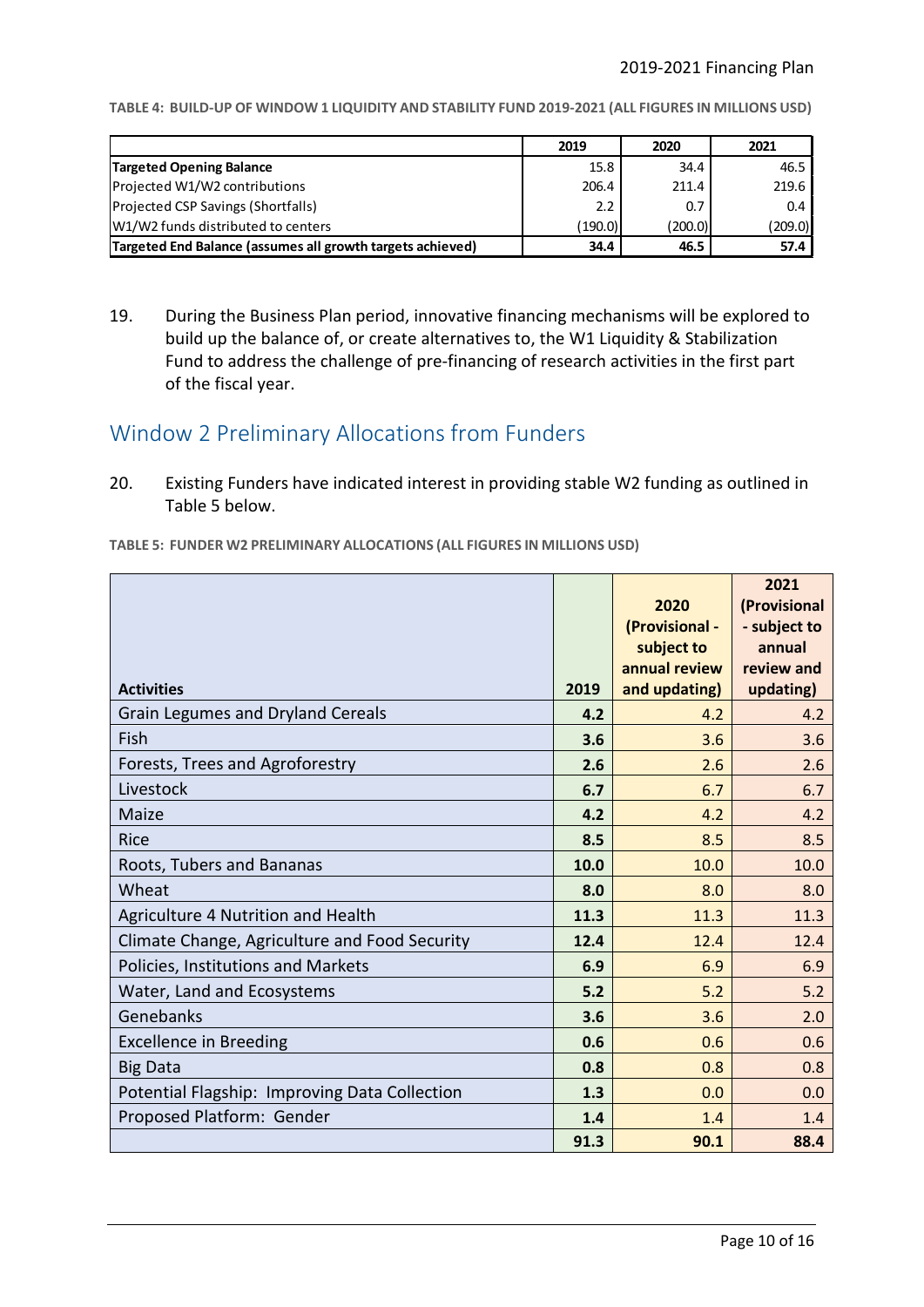- 21. Any W2 funds received in 2019 for a specific CRP or Platform that are more than the above allocations will be considered additional funds available for use by the CRP/Platform and will not result in a downwards adjustment of the planned allocation of W1 funds.
- 22. If total W2 funds received in 2019 for a specific CRP or Platform are less than the above allocations, no additional Window 1 funds will be allocated – although in this eventuality contributions from the W1 Liquidity & Stabilization Fund will be considered by the System Management Board subject to the 'Guiding Principles for the 2019-2021 FINPLAN' above.<sup>[8](#page-10-1)</sup>
- 23. This will enable greater transparency into annual W1 allocations on a CRP/Platform by CRP/Platform basis and remove a major disincentive for Funders to contribute new and additional funds towards a CRP/Platform through W2.

### <span id="page-10-0"></span>Window 1 Allocations

- 24. A key variable in the 2019 2021 FINPLAN is how best to use W1 in support of achieving the strategic funding objectives of the System Council and thus the System.
- 25. W1 funds will remain linked to W2 funds on a multi-annual planning cycle, subject to annual revisions where necessary. They will be allocated in the annual 'FINPLAN updates' only after taking into consideration the planned W2 allocations by Funders.
- 26. If less W1 funds than expected are received for the year and the System Council decides not to utilize the Window 1 Liquidity & Stabilization Fund to make up the difference based on the recommendation of the System Management Board, then W1 allocations to each CRP and Platform will be reduced on a pro-rata basis of the total planned W1 allocation for the year.
- 27. Based upon the expected Window 2 allocations provided in Table 5 above, the proposed W1 allocations are in Table 6, following.

<span id="page-10-1"></span><sup>&</sup>lt;sup>8</sup> Subject to the exceptions identified in Paragraph 8. II. Regarding W1/W2 commitments to the Genebanks Platform.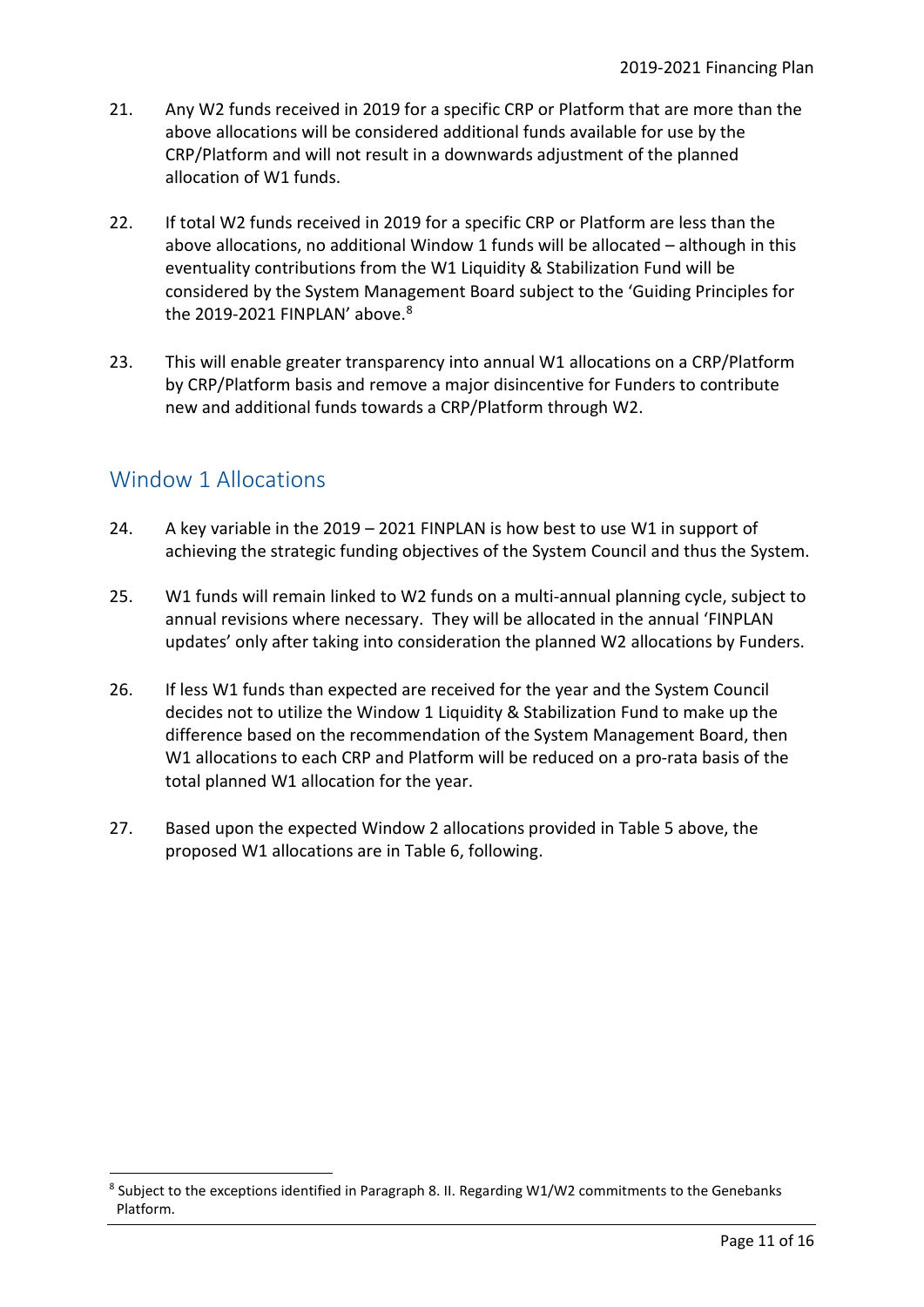**TABLE 6: WINDOW 1 PLANNED ALLOCATIONS (ALL FIGURES IN MILLIONS USD)**

| <b>Activities</b>                                       | 2019 | 2020<br>(Provisional -<br>subject to<br>annual review<br>and updating) | 2021<br>(Provisional<br>- subject to<br>annual<br>review and<br>updating) |
|---------------------------------------------------------|------|------------------------------------------------------------------------|---------------------------------------------------------------------------|
| <b>Grain Legumes and Dryland Cereals</b>                | 4.2  | 5.0                                                                    | 5.5                                                                       |
| Fish                                                    | 2.2  | 2.7                                                                    | 3.1                                                                       |
| Forests, Trees and Agroforestry                         | 6.8  | 7.5                                                                    | 8.1                                                                       |
| Livestock                                               | 10.8 | 12.3                                                                   | 13.5                                                                      |
| Maize                                                   | 5.6  | 6.4                                                                    | 7.1                                                                       |
| Rice                                                    | 4.9  | 5.7                                                                    | 6.1                                                                       |
| Roots, Tubers and Bananas                               | 9.1  | 10.5                                                                   | 11.5                                                                      |
| Wheat                                                   | 5.0  | 6.1                                                                    | 6.9                                                                       |
| Agriculture 4 Nutrition and Health                      | 5.8  | 7.1                                                                    | 8.1                                                                       |
| Climate Change, Agriculture and Food Security           | 5.8  | 7.3                                                                    | 8.5                                                                       |
| Policies, Institutions and Markets                      | 8.2  | 8.7                                                                    | 9.4                                                                       |
| Water, Land and Ecosystems                              | 3.5  | 4.2                                                                    | 4.8                                                                       |
| Genebanks                                               | 15.1 | 11.7                                                                   | 11.2                                                                      |
| <b>Excellence in Breeding</b>                           | 1.1  | 1.3                                                                    | 1.4                                                                       |
| <b>Big Data</b>                                         | 3.3  | 2.8                                                                    | 2.7                                                                       |
| Potential Flagship: Improving Data Collection           | 0.1  | 1.3                                                                    | 1.3                                                                       |
| Proposed Platform: Gender                               | 0.6  | 0.6                                                                    | 0.7                                                                       |
| Sub-total                                               | 92.0 | 101.3                                                                  | 109.9                                                                     |
| Additional Research initiatives (extra CRP/PTF Funding) | 3.7  | 3.7                                                                    | 3.7                                                                       |
| New Alliances Opportunity Special Initiative            | 3.0  | 5.0                                                                    | 7.0                                                                       |
| <b>Total Planned W1 Allocation</b>                      | 98.7 | 109.9                                                                  | 120.6                                                                     |

### <span id="page-11-0"></span>Window 1 and Window 2 Planned Disbursements

- 28. Aggregating the Funder indicated W2 allocations and the planned W1 allocations discussed above provides the planned amounts for distribution during the 2019-2021 period<sup>[9](#page-11-1)</sup> as presented in Table 7 following.
- 29. It is recommended that CGIAR Centers build budgets and plans of work considering their respective risk appetites based upon the information available in this FINPLAN.

<span id="page-11-1"></span> <sup>9</sup> The above should not be conflated with planned program spending, which has been estimated at \$205M in 2019, \$205M in 2020 and \$210M in 2021. The differences in spend projections reflect the expected utilization of deferred revenues in Centers as at 31 December 2017.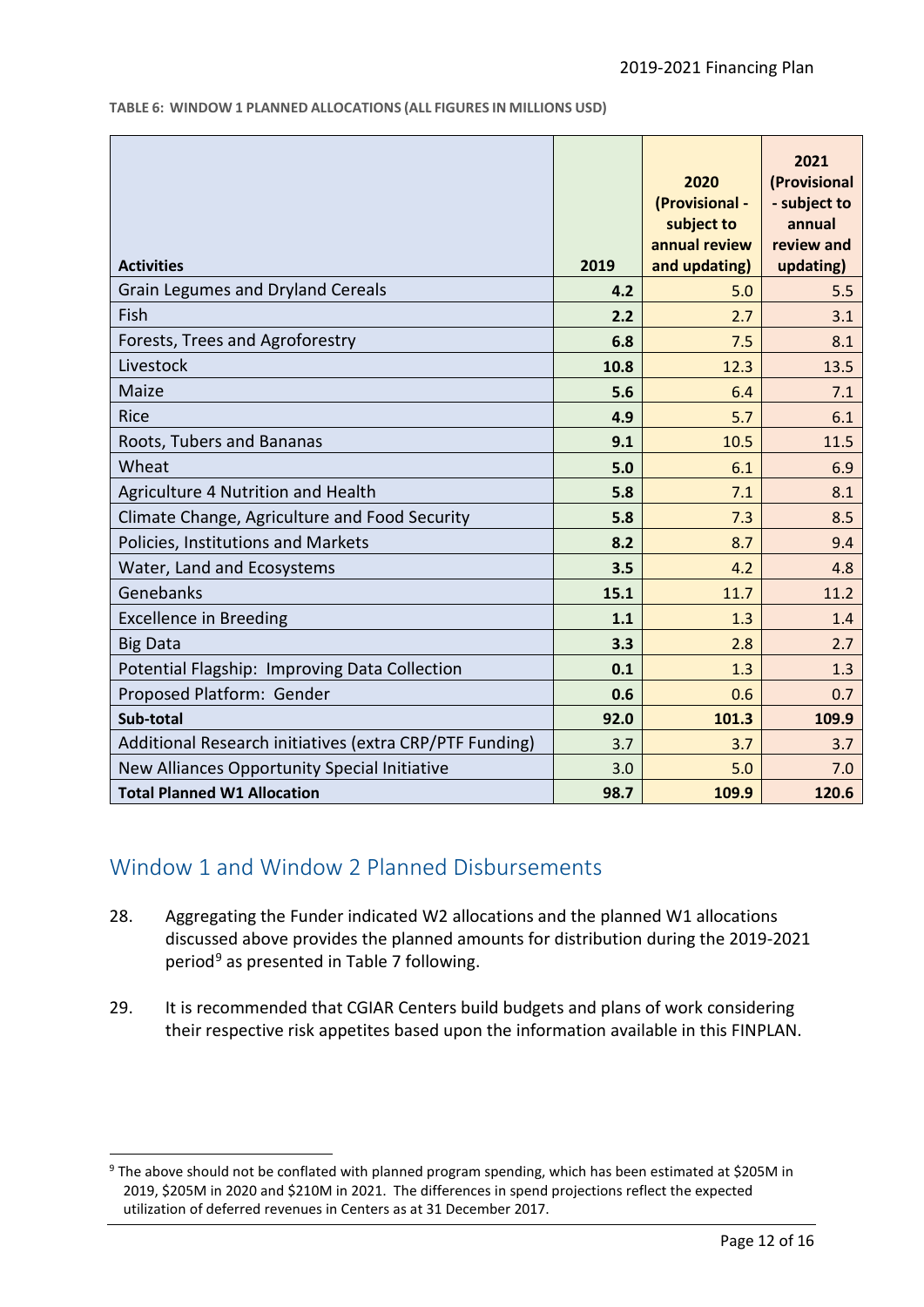|  |  |  |  |  |  | TABLE 7: WINDOW 1/WINDOW 2 PLANNED ALLOCATIONS (ALL FIGURES IN MILLIONS USD) |
|--|--|--|--|--|--|------------------------------------------------------------------------------|
|--|--|--|--|--|--|------------------------------------------------------------------------------|

| <b>Activities</b>                                       | 2018 Projected<br>W1/W2<br><b>Allocation</b> | 2019 Projected<br>W1/W2<br><b>Allocation</b> | <b>2020 (Provisional</b><br>- subject to<br>annual review<br>and updating) | 2021 (Provisional<br>- subject to<br>annual review<br>and updating) |
|---------------------------------------------------------|----------------------------------------------|----------------------------------------------|----------------------------------------------------------------------------|---------------------------------------------------------------------|
| <b>Grain Legumes and Dryland Cereals</b>                | 7.2                                          | 8.5                                          | 9.2                                                                        | 9.7                                                                 |
| Fish                                                    | 4.9                                          | 5.8                                          | 6.3                                                                        | 6.7                                                                 |
| Forests, Trees and Agroforestry                         | 9.0                                          | 9.4                                          | 10.2                                                                       | 10.7                                                                |
| Livestock                                               | 15.6                                         | 17.5                                         | 19.0                                                                       | 20.1                                                                |
| Maize                                                   | 10.2                                         | 9.8                                          | 10.6                                                                       | 11.3                                                                |
| Rice                                                    | 14.3                                         | 13.4                                         | 14.2                                                                       | 14.6                                                                |
| Roots, Tubers and Bananas                               | 19.7                                         | 19.1                                         | 20.5                                                                       | 21.5                                                                |
| Wheat                                                   | 13.2                                         | 13.0                                         | 14.1                                                                       | 14.9                                                                |
| Agriculture 4 Nutrition and Health                      | 17.3                                         | 17.1                                         | 18.4                                                                       | 19.4                                                                |
| Climate Change, Agriculture and Food Security           | 18.5                                         | 18.2                                         | 19.7                                                                       | 20.9                                                                |
| Policies, Institutions and Markets                      | 16.3                                         | 15.2                                         | 15.7                                                                       | 16.3                                                                |
| Water, Land and Ecosystems                              | 8.1                                          | 8.6                                          | 9.4                                                                        | 9.9                                                                 |
| Genebanks                                               | 19.2                                         | 18.8                                         | 15.3                                                                       | 13.2                                                                |
| <b>Excellence in Breeding</b>                           | 1.8                                          | 1.7                                          | 1.9                                                                        | 2.0                                                                 |
| <b>Big Data</b>                                         | 4.9                                          | 4.1                                          | 3.6                                                                        | 3.5                                                                 |
| Potential Flagship: Improving Data Collection           | 0.0                                          | 1.3                                          | 1.3                                                                        | 1.3                                                                 |
| Proposed Platform: Gender                               | 0.0                                          | 2.0                                          | 2.0                                                                        | 2.1                                                                 |
| <b>Sub-Total</b>                                        | 180.1                                        | 183.3                                        | 191.3                                                                      | 198.3                                                               |
| Additional Research initiatives (extra CRP/PTF Funding) | 0.0                                          | 3.7                                          | 3.7                                                                        | 3.7                                                                 |
| New Alliances Opportunity Special Initiative            | 0.0                                          | 3.0                                          | 5.0                                                                        | 7.0                                                                 |
| <b>Total Planned W1/W2 Allocation</b>                   | 180.1                                        | 190.0                                        | 200.0                                                                      | 209.0                                                               |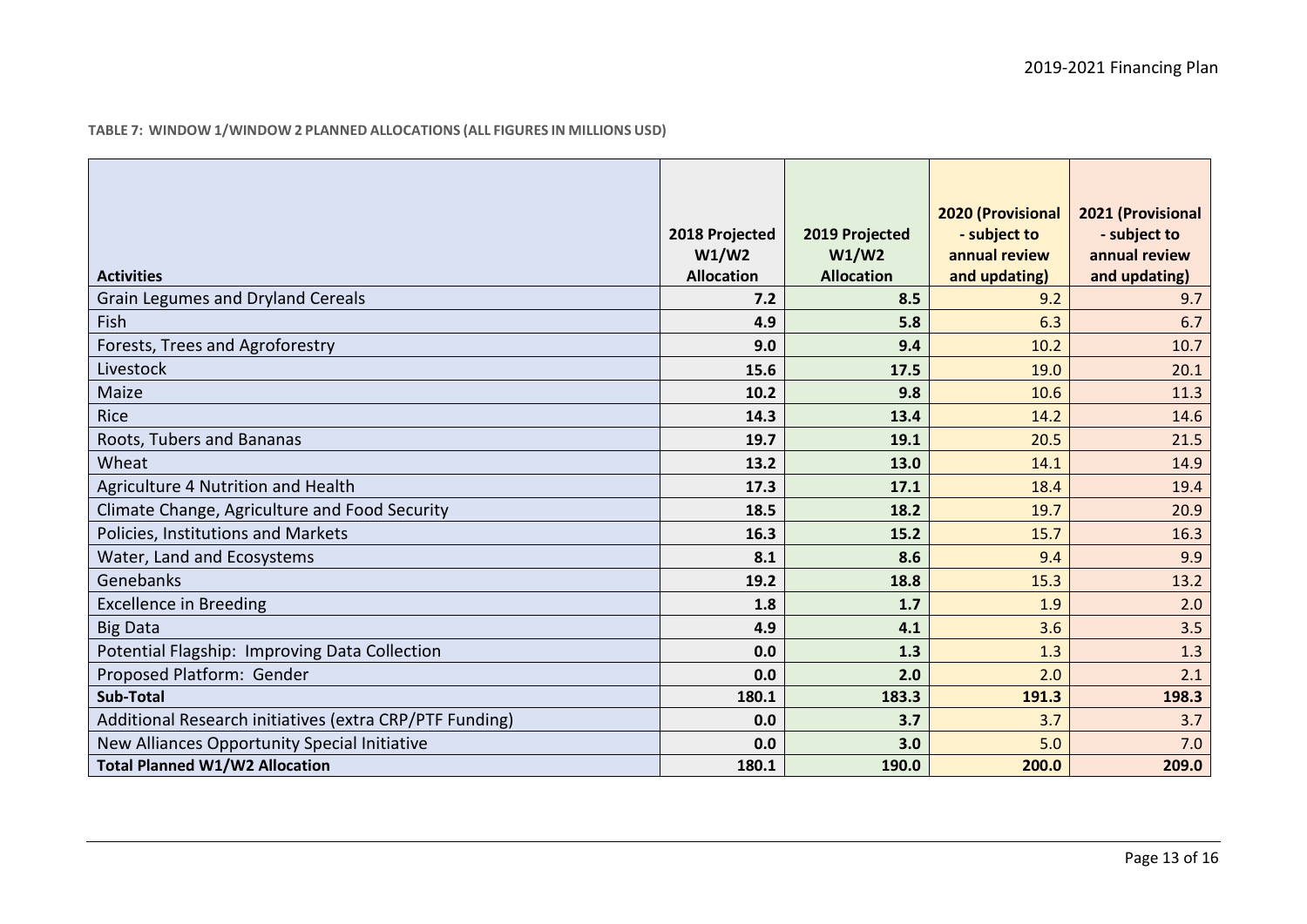## <span id="page-13-0"></span>Risk Management of Portfolio

- 30. In November 2017, the System adopted a whole of system 'CGIAR System Risk Management Framework<sup>'[10](#page-13-1)</sup> and agreed to consider opportunities and risks according to five risk families. '*CGIAR loses its central role in Agricultural Research for Development*' comprises risk family 2, resulting from missed opportunities. In the context of this FINPLAN, one of the working 'opportunity indicators' for risk family 2 is that '*Diversity and predictability of funding maintains CGIAR as a global player*'
- 31. There remain a series of funding risks relevant to that 'opportunity indicator' that all parties in the CGIAR System will need to collectively manage with respect to funding of the Portfolio, as described in Table 8 below.

| #                                                | <b>Risk embedded in</b><br>2019-2021 FINPLAN                                                                                                                                                                                                                                                           | <b>Risk Owners</b>                                                                                                                                     | <b>Mitigation measures</b>                                                                                                                                                                                                                                                                                                                                                                                                                                                                                                                                                                                                                                                                                                                                                                                          |
|--------------------------------------------------|--------------------------------------------------------------------------------------------------------------------------------------------------------------------------------------------------------------------------------------------------------------------------------------------------------|--------------------------------------------------------------------------------------------------------------------------------------------------------|---------------------------------------------------------------------------------------------------------------------------------------------------------------------------------------------------------------------------------------------------------------------------------------------------------------------------------------------------------------------------------------------------------------------------------------------------------------------------------------------------------------------------------------------------------------------------------------------------------------------------------------------------------------------------------------------------------------------------------------------------------------------------------------------------------------------|
| $\mathbf{1}$<br>$\overline{2}$<br>$\overline{3}$ | <b>Total funding</b><br>identified not<br>received in each of<br>2019, 2020, 2021<br>Total funding in a<br>given year is received,<br>but with differing W2<br>allocations than the<br>FINPLAN is built upon<br><b>Baseline funding</b><br>achieved, but growth<br>fundraising targets<br>not achieved | Collectively,<br>Funders,<br>System<br>Council,<br>System<br>Organization<br>$(SMB + SMO)$<br>Center<br>Boards of<br>Trustees,<br>Center<br>Management | Advance calls with Funders to understand<br>level of confidence in targets.<br>Frequent monitoring and updates provided<br>$\bullet$<br>across System on latest funding<br>developments.<br>Projected deferred revenue heading into<br>$\bullet$<br>2019 of \$20M can be used to fund shortfalls.<br>Projected Liquidity & Stability Fund can be<br>$\bullet$<br>used to finance shortfalls.<br>Planned Alliance funded work is subject to<br>additional funding being provided in advance.<br>\$5M of additional research initiatives is<br>$\bullet$<br>subject to additional funding being provided<br>in advance.<br>Monthly communications to CRPs, Platforms<br>and Centers to share latest intelligence on<br>funding allocations.<br>Request for Funders to provide final<br>allocations during Q4 of 2018. |
| 4                                                | Genebanks co-funding<br>from Crop Trust may<br>not be realized,<br>creating additional<br>pressure on W1/W2<br>resources                                                                                                                                                                               | <b>Crop Trust</b>                                                                                                                                      | Crop Trust to identify alternative funding<br>$\bullet$<br>sources for the required co-contribution to<br>Genebanks portfolio                                                                                                                                                                                                                                                                                                                                                                                                                                                                                                                                                                                                                                                                                       |

**TABLE 8: RISKS IN 2019-2021 FINPLAN**

<span id="page-13-1"></span> <sup>10</sup> <https://www.cgiar.org/wp/wp-content/uploads/2018/01/Risk-Management-Framework-APPROVED.pdf>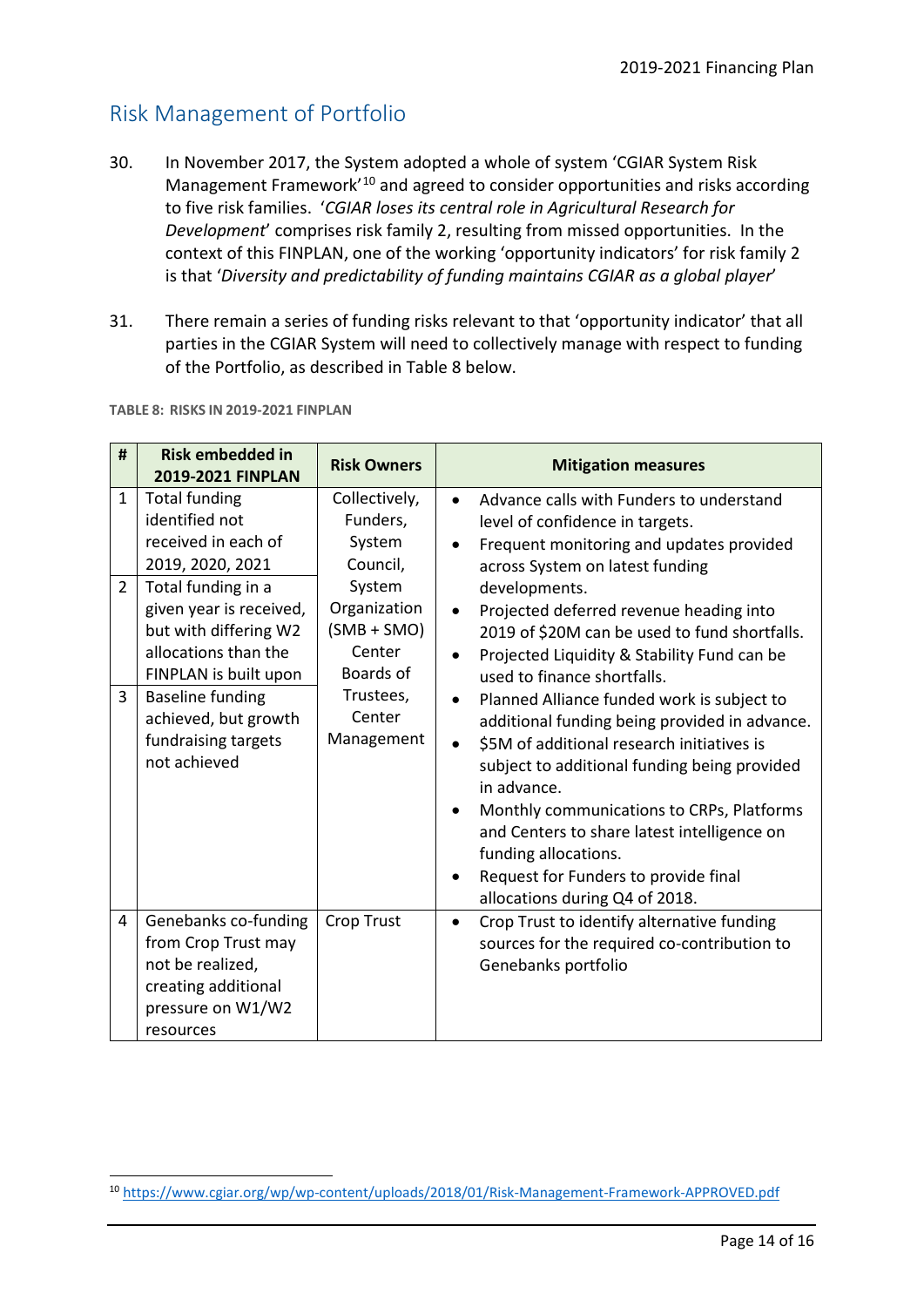# <span id="page-14-0"></span>Comparative Analysis of Annual Allocations

- 32. The CGIAR Portfolio remains underfunded in this plan with respect to the multi-year work plans contained within the approved CRP and Platform proposals.
- 33. The allocations for 2019 and the provisional allocations for 2020 and 2021 reflect the following levels of underfunding as outlined in Table 9 below.